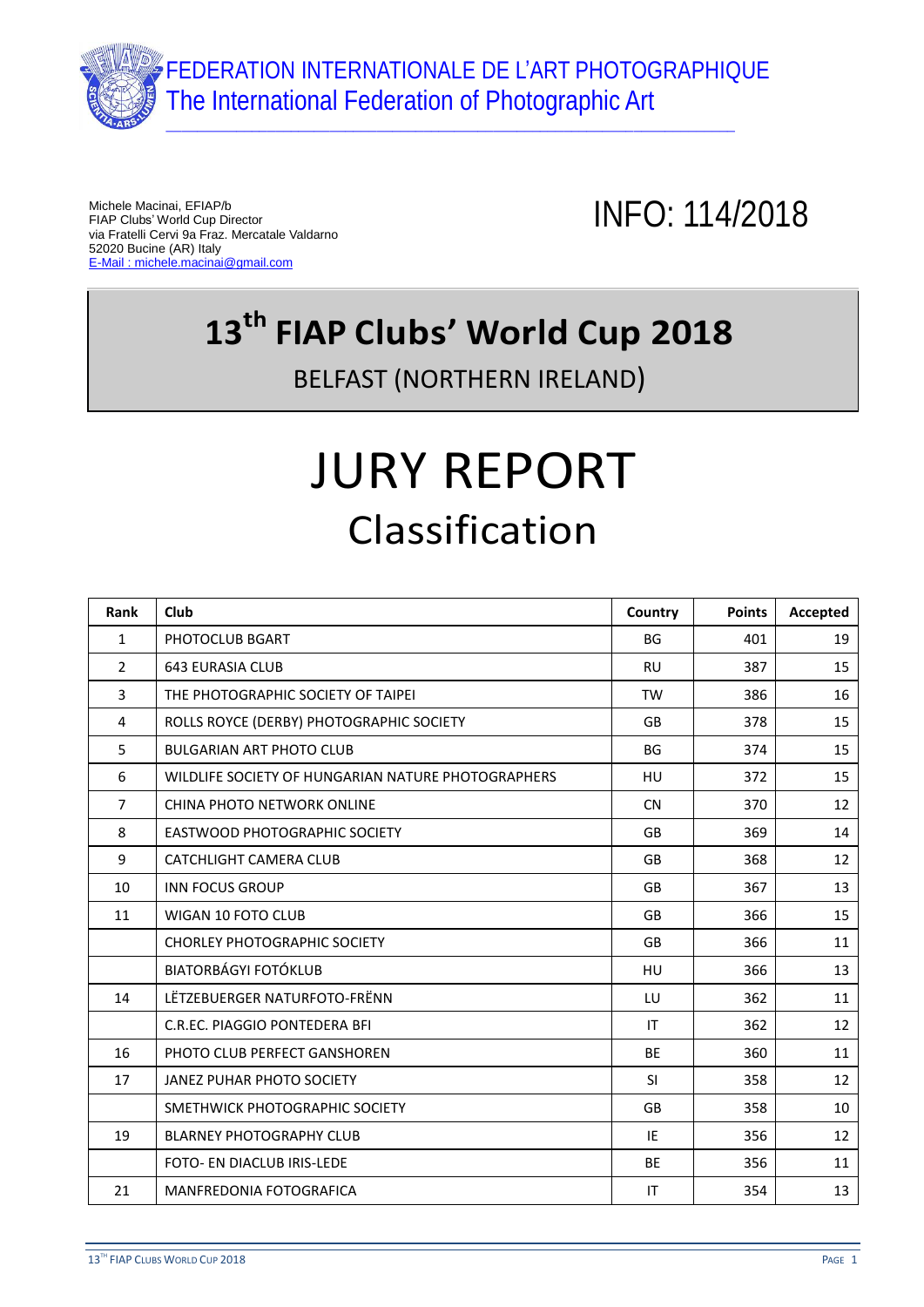

| Rank | Club                                       | Country   | <b>Points</b> | Accepted       |
|------|--------------------------------------------|-----------|---------------|----------------|
|      | SILLE SANAT SARAYI                         | <b>TR</b> | 354           | 12             |
|      | 3C CINEFOTO CLUB CASCINA SILVIO BARSOTTI   | IT        | 354           | 10             |
| 24   | SHANGTUF IMAGE AND ART CLUB                | <b>CN</b> | 353           | 10             |
|      | NORTHS PHOTOGRAPHIC SOCIETY                | AU        | 353           | 11             |
| 26   | NOTTINGHAM AND NOTT'S PS                   | <b>GB</b> | 352           | 10             |
|      | THE ENTRANCE CAMERA CLUB INCORPORATED      | AU        | 352           | 13             |
|      | LATTES PHOTO 34                            | <b>FR</b> | 352           | 12             |
| 29   | THE EVOLVE GROUP                           | GB        | 350           | 9              |
| 30   | <b>MERSIN PHOTOGRAPHIC SOCIETY</b>         | <b>TR</b> | 349           | 11             |
| 31   | <b>BLACKWATER PHOTOGRAPHIC SOCIETY</b>     | IE        | 348           | 10             |
| 32   | KUOPIO CAMERA CLUB                         | FI.       | 347           | 11             |
| 33   | <b>DIGIFOCUS</b>                           | IN        | 346           | 11             |
| 34   | DORCHESTER CAMERA CLUB                     | GB        | 344           | 11             |
|      | CIRCOLO FOTOGRAFICO ARNO                   | ΙT        | 344           | 8              |
|      | G.F. IL CUPOLONE - DLF                     | IT        | 344           | 9              |
| 37   | ACCIO FOTOGRAFICA RIPOLLET                 | <b>ES</b> | 343           | 8              |
|      | <b>MALAHIDE CAMERA CLUB</b>                | IE        | 343           | $\mathsf g$    |
| 39   | PERPIGNAN PHOTO CULTURE EN CATALOGNE       | <b>FR</b> | 342           | 9              |
|      | ARGIZPI ARGAZKIZALE ELKARTEA               | <b>ES</b> | 342           | 9              |
| 41   | PHOTOGRAPHIC ASSOCIATION OF DUM DUM        | IN        | 341           | 9              |
| 42   | PHOTO-CLUB RIVA-BELLA                      | <b>BE</b> | 340           | 11             |
|      | <b>GRUPO FOTOGRAFICO PARQUE</b>            | AR        | 340           | $\overline{7}$ |
|      | SOCIETE HAVRAISE DE PHOTOGRAPHIE           | <b>FR</b> | 340           | 8              |
|      | CAMERA LUXEMBOURG                          | LU        | 340           | 9              |
|      | <b>LUX 34</b>                              | <b>FR</b> | 340           | 9              |
| 47   | FOTOGROEP PALLIETER                        | BE        | 339           | 8              |
|      | AGRUPACIÓ FOTOGRÀFICA DE MONTCADA I REIXAC | ES        | 339           | 9              |
| 49   | <b>LIGHT CONNECTION</b>                    | <b>DE</b> | 338           | 8              |
| 50   | <b>BUFSAD</b>                              | <b>TR</b> | 337           | 8              |
| 51   | CHHAYAPATH, CALCUTTA                       | IN        | 336           | 8              |
|      | AFYON FRIG FOTOGRAF DERNEGI                | <b>TR</b> | 336           | 6              |
|      | SINGAPORE COLOUR PHOTOGRAPHIC SOCIETY      | SG        | 336           | $\overline{7}$ |
| 54   | DIE LICHTJAEGER IM DVF                     | DE        | 335           | 8              |
| 55   | ESV FOTOCLUB ST. PÖLTEN                    | AT        | 334           | 6              |
|      | <b>FOTOCLUB MILTENBERG</b>                 | DE.       | 334           | $\overline{7}$ |
|      | A.F. "FRANCESCO MOCHI" BFI                 | IT        | 334           | 4              |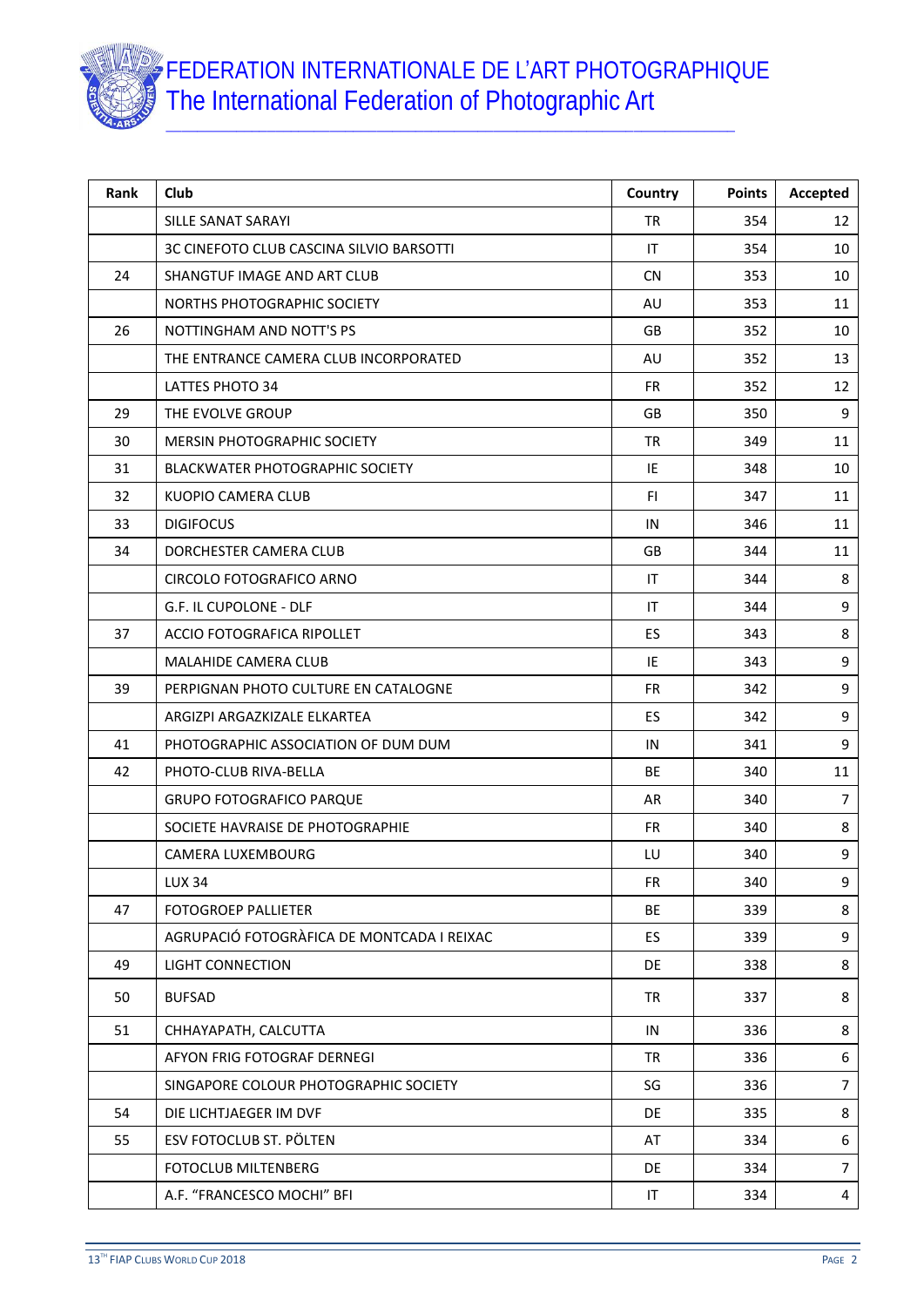

| Rank | <b>Club</b>                                         | Country                | <b>Points</b> | Accepted       |
|------|-----------------------------------------------------|------------------------|---------------|----------------|
|      | DUNDALK PHOTOGRAPHIC SOCIETY                        | IE                     | 334           | $\overline{7}$ |
| 59   | YAKIN PLAN                                          | <b>TR</b>              | 333           | 8              |
|      | <b>GRUPPO FOTOGRAFICO LA BARCHESSA</b>              | IT                     | 333           | $\overline{7}$ |
| 61   | <b>CLUB PHOTO PERIGNAT ES ALLIER</b>                | <b>FR</b>              | 332           | $\overline{7}$ |
| 62   | <b>GRUP FOTOGRAFIC D'ALMENARA</b>                   | ES                     | 331           | 6              |
|      | TRONDHJEMS KAMERAKLUBB                              | <b>NO</b>              | 331           | $\overline{7}$ |
|      | FOTOCLUBE RIOFOTOGRAFICO                            | <b>BR</b>              | 331           | 4              |
|      | <b>HELSINKI CAMERA CLUB</b>                         | FI.                    | 331           | $\bf 8$        |
| 66   | FOTOGRUPPE BLENDE 11 SAAR                           | <b>DE</b>              | 330           | $\overline{7}$ |
| 67   | UNIVERSITY PHOTO CINEMA CLUB BANJA LUKA             | BA                     | 329           | 5              |
| 68   | PHOTO CLUB VISION                                   | FI.                    | 328           | 6              |
|      | G-PHOTOGRAPHY.NET INTERNATIONAL CLUB                | <b>CN</b>              | 328           | 6              |
| 70   | <b>DRUSTVO FOTOGRAFOV SVIT</b>                      | <b>SI</b>              | 327           | 8              |
|      | GAZIANTEP IPEKYOLU FOTOGRAF SANATI DERNEGI (GIFSAD) | <b>TR</b>              | 327           | $\overline{7}$ |
| 72   | PHOTO-CLUB DE LIMOURS                               | <b>FR</b>              | 326           | 5              |
|      | <b>GRUPO FOTOGRAFICO PAMPA</b>                      | AR                     | 326           | 6              |
|      | FOTOKLUB GRAZ DER OEBB                              | AT                     | 326           | 6              |
| 75   | DUM DUM FOTO UNIT (ASSOCIATION)                     | IN                     | 325           | 9              |
|      | <b>FOTOCLUB WUERZBURG</b>                           | <b>DE</b>              | 325           | 6              |
| 77   | SKODJE FOTOKLUBB                                    | N <sub>O</sub>         | 324           | 8              |
|      | CIRCOLO FOTOGRAFICO SAN GIORGIO                     | $\mathsf{I}\mathsf{T}$ | 324           | $\overline{7}$ |
| 79   | FOTOSFRËNN KAERJENG                                 | LU                     | 323           | 6              |
|      | COLECTIVO BASTETANO DE FOTOGRAFIA COBAF             | ES                     | 323           | 6              |
|      | MERSIN OLBA PHOTOGRAPHY ASSOCIATION                 | <b>TR</b>              | 323           | $\overline{7}$ |
| 82   | GILAVAR, PHOTO CLUB OF AZERBAIJAN                   | AZ                     | 322           | 5              |
|      | <b>GAGNEFS FOTOKLUBB</b>                            | <b>SE</b>              | 322           | 6              |
|      | <b>BODOE PHOTOCLUB</b>                              | <b>NO</b>              | 322           | $\overline{7}$ |
|      | <b>ACSPCM</b>                                       | <b>FR</b>              | 322           | 8              |
|      | FOTOGRUPPEN 8600                                    | DK                     | 322           | 6              |
|      | ASOCIATIA EURO FOTO ART                             | <b>RO</b>              | 322           | 5              |
|      | DOWNSTAIRS PHOTOGRAPHIC WORKSHOP                    | DK                     | 322           | 5              |
| 89   | <b>NETANYA</b>                                      | IL                     | 321           | 5              |
|      | FOTOGRUPO 30-40                                     | AR                     | 321           | 4              |
| 91   | AGRUPACION FOTOGRAFICA DE LA RIOJA                  | ES.                    | 320           | $\overline{7}$ |
|      | RAUMAÂ CAMERACLUB                                   | FI.                    | 320           | 7              |
| 93   | PHOTO CLUB DU PAYS GRANVILLAIS                      | <b>FR</b>              | 319           | 6              |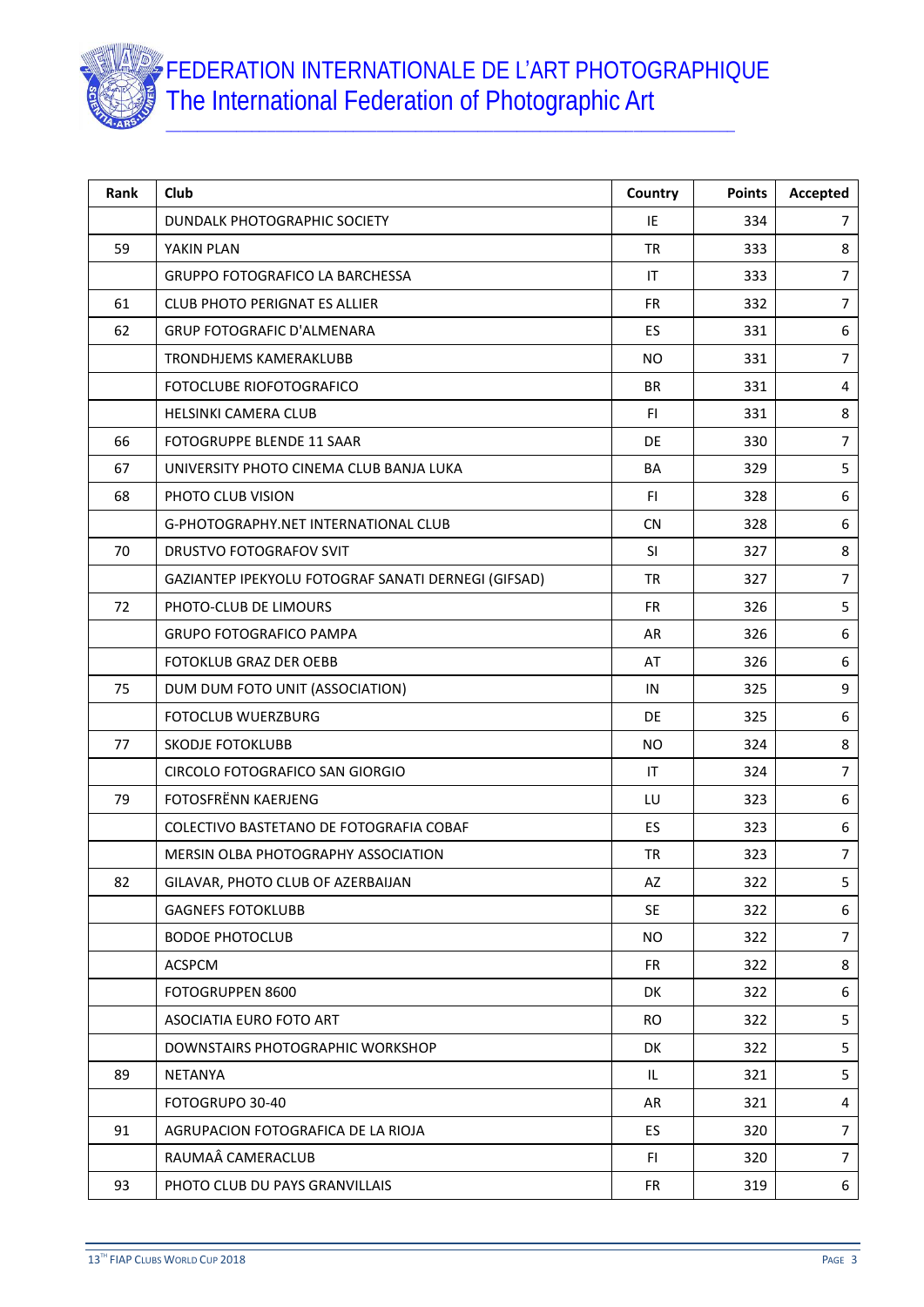

| Rank | Club                                                     | Country   | <b>Points</b> | Accepted       |
|------|----------------------------------------------------------|-----------|---------------|----------------|
|      | KIBRIS FOTOGRAF SANATI DERNEGI                           | <b>CY</b> | 319           | 8              |
|      | SHUTTER BUGS CREATIVE FORUM                              | AE        | 319           | 6              |
|      | FOTOKLUB AARSO, ZOFINGEN                                 | <b>CH</b> | 319           | 4              |
|      | <b>MIDTFYNS FOTOKLUB</b>                                 | <b>DK</b> | 319           | 6              |
| 98   | <b>ENSKEDE FOTOKLUBB</b>                                 | <b>SE</b> | 318           | $\overline{7}$ |
|      | FOTO CLUBE DE LONDRINA                                   | <b>BR</b> | 318           | 5              |
|      | VARADINUM                                                | <b>RO</b> | 318           | 6              |
|      | <b>FOTOCLUB BARDAF</b>                                   | <b>SK</b> | 318           | 6              |
|      | İSTANBUL ANADOLU YAKASI FOTOĞRAF SANATI DERNEĞİ - ANAFOD | <b>TR</b> | 318           | 4              |
|      | ASOCIACIÓN FOTOGRÁFICA ISLA DE LEÓN                      | ES        | 318           | 5              |
| 104  | FOTOFREUNDE WIGGENSBACH                                  | DE.       | 317           | 5              |
|      | AGRUPACIÓ FOTOGRÀFICA TALLERS D'ARTS I OFICIS            | ES        | 317           | 6              |
|      | ARKA PLAN FOTOGRAF DERNEGI                               | <b>TR</b> | 317           | 5              |
| 107  | FOTOKLUB SCHWANENSTADT                                   | AT        | 316           | 6              |
|      | <b>FOTOCLUB KIEL</b>                                     | <b>DE</b> | 316           | 4              |
|      | CLUB PHOTO IMAGES CHALONS-EN-CHAMPAGNE                   | <b>FR</b> | 316           | 6              |
|      | <b>CLUB FOTOGRAFICO ALICANTE</b>                         | ES        | 316           | 5              |
| 111  | REGARDS ET IMAGES MONTIVILLIERS                          | FR.       | 315           | $\overline{4}$ |
| 112  | AGRUPACION FOTOGRAFICA DE GUADALAJARA                    | <b>ES</b> | 314           | 5              |
| 113  | REAL SOCIEDAD FOTOGRAFICA DE ZARAGOZA                    | ES        | 313           | 5              |
|      | <b>GRUPPO FOTOGRAFICO SAN PAOLO</b>                      | IT        | 313           | 6              |
|      | EGE FOTOĞRAF VE SİNEMA AMATÖRLERİ DERNEĞİ                | <b>TR</b> | 313           | 5              |
| 116  | FOTOCLUB MÜNSINGEN                                       | <b>CH</b> | 312           | $\mathsf S$    |
| 117  | ERZURUM FOTOĞRAF SANATI DERNEĞİ - ERFOD                  | <b>TR</b> | 311           | 5              |
|      | <b>BUYUKCEKMECE FOTOGRAF DERNEGI</b>                     | TR        | 311           | 3              |
| 119  | <b>GRUPPO FOTOGRAFICO DLF BFI CHIAVARI</b>               | IT        | 310           | 4              |
| 120  | PHOTOCLUB BNP PARIBAS LUXEMBOURG                         | LU        | 309           | 5              |
| 121  | <b>OBUDA FOTOKLUB</b>                                    | HU        | 307           | 2              |
|      | PHOENIX CERCLE PHOTOGRAPHIQUE                            | BE        | 307           | 5              |
|      | ASTRAZENECA PHOTO CLUB SWEDEN                            | <b>SE</b> | 307           | 6              |
|      | PHOTOGRAPHIC ART ASSOCIATION OF TRANSCARPATHIA           | <b>UA</b> | 307           | 6              |
| 125  | AGRUPACIO FOTOGRAFICA SANT JUST                          | ES.       | 306           | 4              |
| 126  | NAESTVED PHOTO CLUB                                      | DK        | 305           | 3              |
|      | <b>MOSS FOTOKLUBB</b>                                    | NO.       | 305           | 6              |
|      | <b>TAMPERE PHOTOGRAPHIC SOCIETY</b>                      | FI.       | 305           | 5              |
| 129  | AARHUS FOTOGRAFISKE AMATORKLUB                           | DK        | 304           | $\overline{2}$ |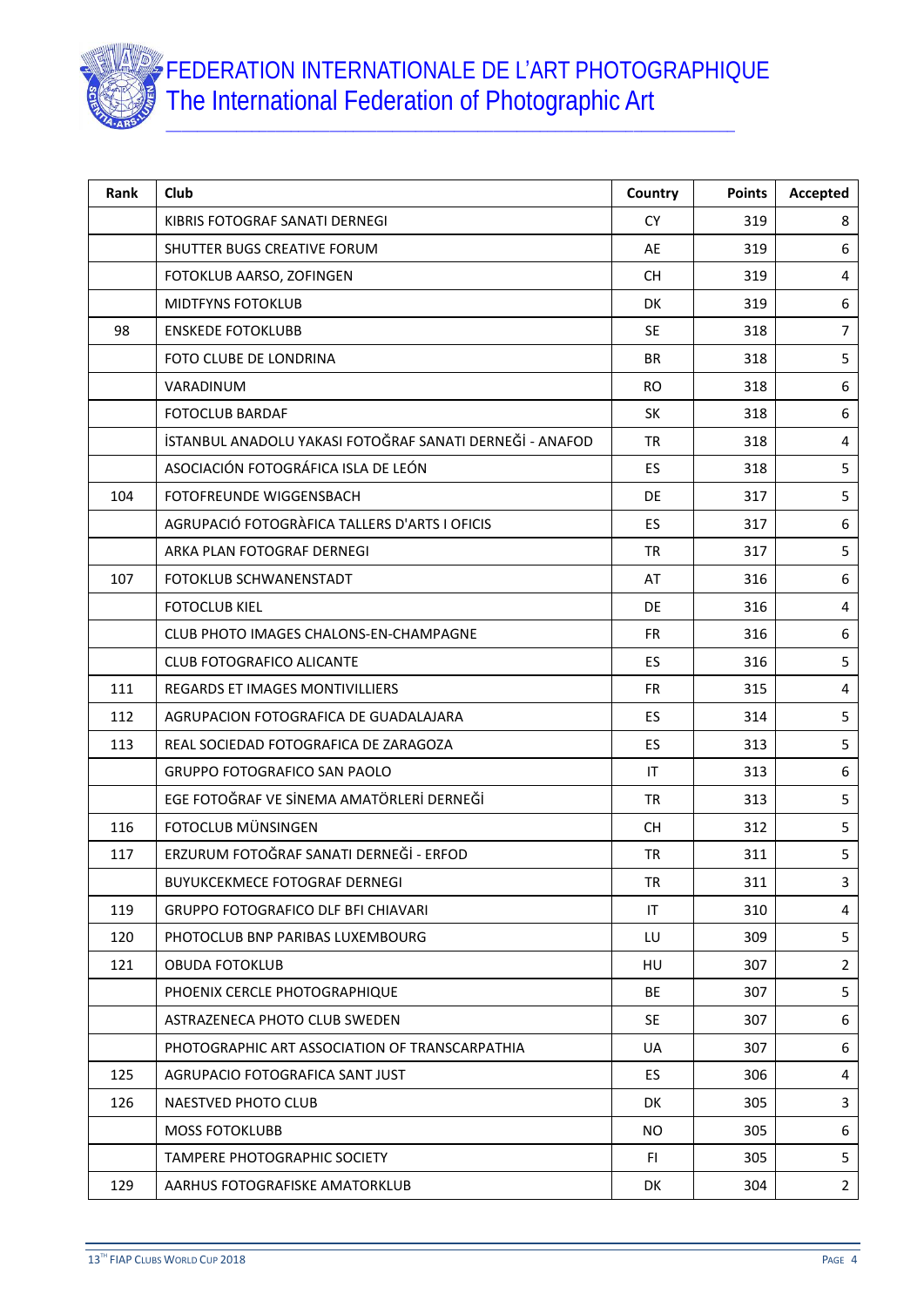

| Rank | Club                                      | Country   | <b>Points</b> | Accepted                |
|------|-------------------------------------------|-----------|---------------|-------------------------|
| 130  | FOTOAMATORI SAN VINCENZO                  | IT        | 303           | 1                       |
|      | PORI CAMERA CLUB                          | <b>FI</b> | 303           | 5                       |
|      | SOCIEDAD FOTOGRî FICA DE Mî LAGA (SFM)    | <b>ES</b> | 303           | $\overline{2}$          |
| 133  | <b>TORNION KAMERASEURA RY</b>             | <b>FI</b> | 302           | $\overline{\mathbf{4}}$ |
| 134  | <b>FOTOKRING ECHT</b>                     | <b>NL</b> | 301           | 4                       |
|      | FOTOCLUB CERCLE ARTISTIC                  | ES        | 301           | $\overline{2}$          |
| 136  | ASOCIACIÓN FOTOGRÁFICA MIRADAS            | ES        | 300           | 3                       |
|      | ROYAL PHOTO CLUB COMINOIS                 | BE        | 300           | 3                       |
| 138  | KOUVOLA KAMERA CLUB                       | FI.       | 299           | 3                       |
|      | ASSOCIAÇÃO JAUENSE DE AMBIENTE E CULTURA  | <b>BR</b> | 299           | $\overline{2}$          |
| 140  | ASSOCIACIO FOTOGRAFICA DE SANTS           | <b>ES</b> | 298           | 3                       |
|      | NARVIK KAMERAKLUBB                        | <b>NO</b> | 298           | 3                       |
|      | <b>FOTOFREUNDE ZEHLENDORF</b>             | <b>DE</b> | 298           | 4                       |
| 143  | PHOTO CLUB AIX LES BAINS                  | <b>FR</b> | 297           | 3                       |
|      | <b>CLARE CAMERA CLUB</b>                  | IE        | 297           | $\overline{2}$          |
|      | <b>ESPACE IMAGE CREATION</b>              | <b>BE</b> | 297           | $\overline{2}$          |
| 146  | <b>KAMENNY POYAS</b>                      | <b>RU</b> | 296           | $\overline{2}$          |
|      | <b>CLUB FOTOGRAFIC NUFARUL ORADEA</b>     | <b>RO</b> | 296           | $\overline{2}$          |
|      | <b>FOTOGROEP HAARLEM</b>                  | <b>NL</b> | 296           | 3                       |
|      | KULTUR- UND SPORTVEREIN DER WIENER LINIEN | AT        | 296           | 4                       |
|      | UNION PHOTOGRAPHIQUE CHAMPENOISE          | <b>FR</b> | 296           | $\overline{2}$          |
| 151  | <b>FOTOCLUB CONCEPCION</b>                | CL        | 295           | $\overline{2}$          |
|      | CAMERA CLUB OULAINEN                      | FI.       | 295           | $\overline{\mathbf{4}}$ |
| 153  | <b>FOTO KLUB BELP</b>                     | <b>CH</b> | 294           | 4                       |
| 154  | PHOTOBAT BILBOKO ARGAZKI ELKARTEA         | ES        | 293           | 0                       |
|      | PHOTO ARTISTS OF KOUVOLA                  | FI        | 293           | 3                       |
|      | A.C. FOTOCLUB LUCINICO                    | IT        | 293           | 3                       |
|      | <b>IMANDRA</b>                            | <b>RU</b> | 293           | 4                       |
| 158  | FOTOGROEP ZOETERMEER                      | NL        | 291           | 5                       |
|      | HYVINKAA CAMERA CLUB                      | FI.       | 291           | $\overline{2}$          |
|      | VANTAA PHOTOCLUB                          | FI.       | 291           | 3                       |
| 161  | FOTO CINE CLUB DE VALPARAÍSO              | CL.       | 290           | 2                       |
| 162  | EVJE KAMERAKLUBB                          | NO.       | 288           | 3                       |
| 163  | FOTOCLUB KANGASALA                        | FI.       | 287           | 1                       |
| 164  | <b>AFOCER</b>                             | ES.       | 286           | 0                       |
| 165  | <b>OULU CAMERA CLUB</b>                   | FI.       | 285           | 3                       |